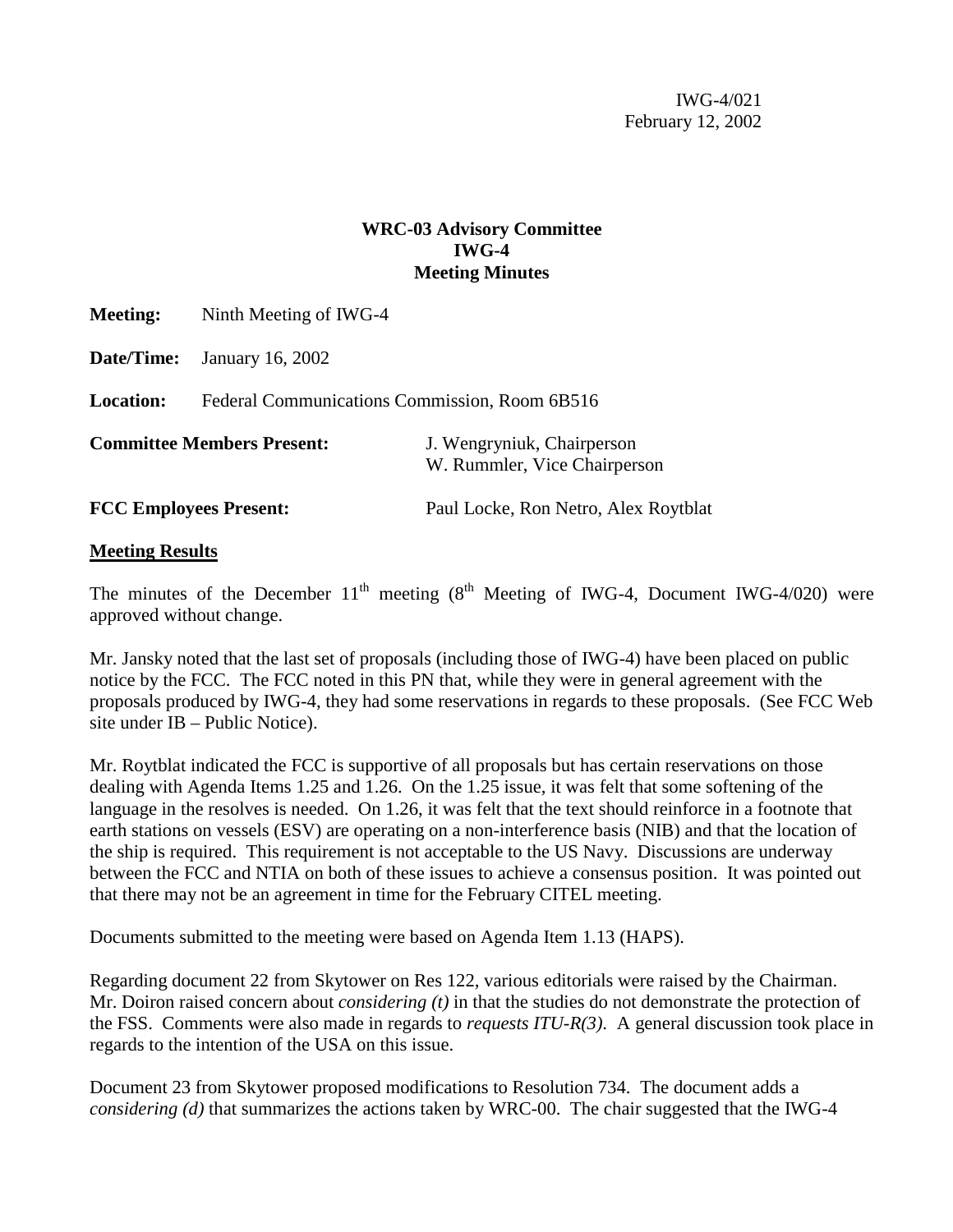membership should consider the appropriate US reaction to a request for HAPS operation on a primary basis.

There were no documents on Agenda items 1.32 or 1.18. Mr. Baruch indicated his intention to produce something on Agenda Item 1.32 for a future meeting.

**Future Meetings:** The next meeting of IWG-4 will be held at the Federal Communications Commission on February 12, 2002, Room 6B516, at 9:30 am.

**Adjournment:** The meeting adjourned at approximately 11:30 AM.

**Other Business:** None.

**Meeting Attendees:** See attached attendance list.

Meeting Summary Prepared By: Steve Doiron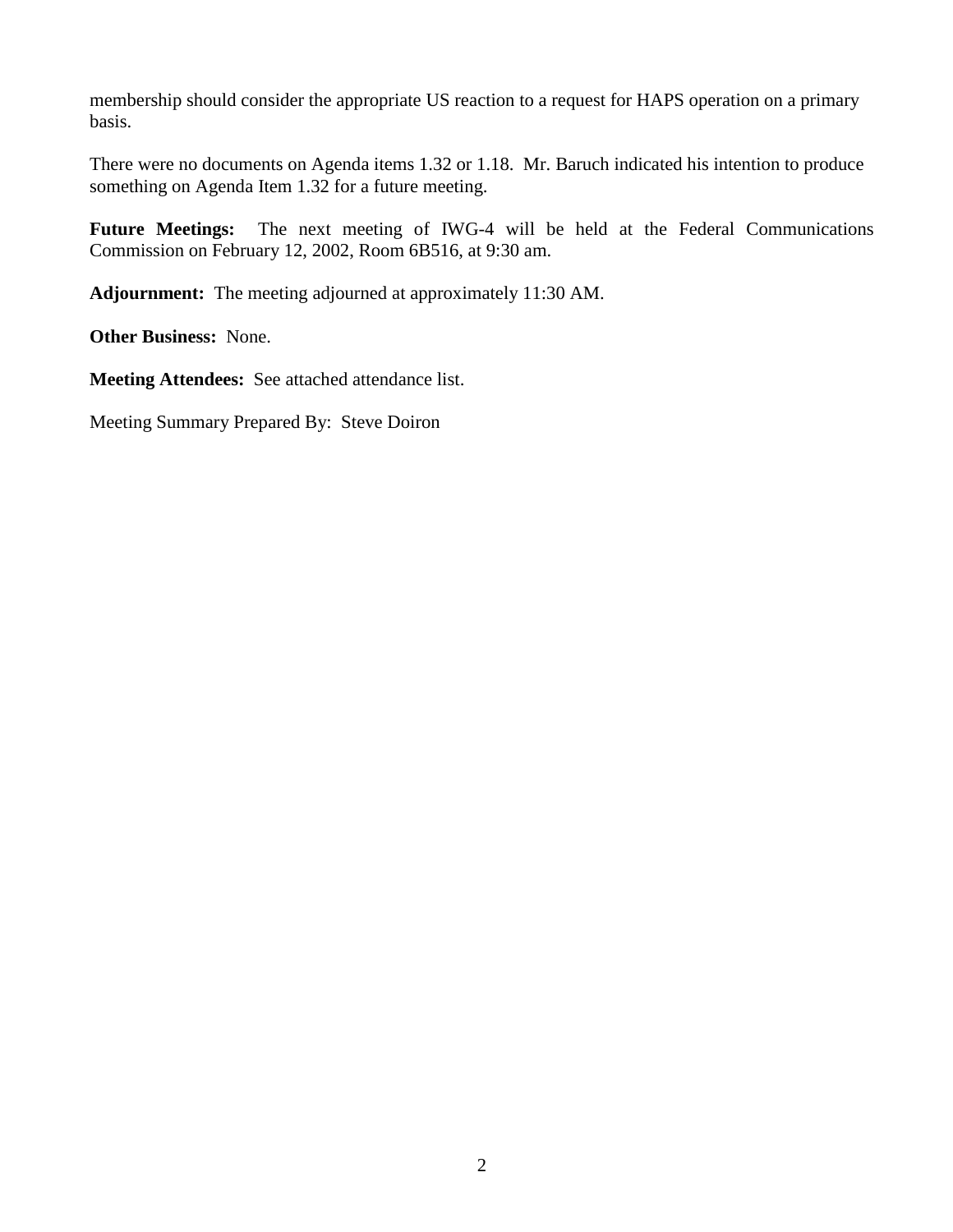## *WAC IWG 4 Attendees – Ninth Meeting (January 16, 2002)*

| <b>NAME</b>       |               | <b>Email</b>                                         | <b>TELEPHONE</b>   | <b>FAX</b>       | <b>AFFILIATION</b>            |
|-------------------|---------------|------------------------------------------------------|--------------------|------------------|-------------------------------|
| Axford            | Roy           | axfordra@spawar.navy.mil                             | (619) 553-3729     | (619) 553-2459   | SPAWAR Systems Center         |
| <b>Baruch</b>     | <b>Steve</b>  | sbaruch@lsl-law.com                                  | (202) 416-6782     | (202) 429-4626   | Leventhal, Senter/TRW         |
| <b>Byrd</b>       | James         | jbyrd@hns.com                                        | (301) 428-5946     | (301) 428-7012   | <b>Hughes</b>                 |
| Carroll           | James         | j.r.carroll@verizon.net                              | (703) 960-9071     | (703) 832-0762   | Consultant - DoD              |
| Christopher       | Paul          | paul.Christopher@pentagon.AF.MIL                     | (703) 428-1537     |                  | <b>AFFMA</b>                  |
| Coles             | Ron           | ron coles@dmcwave.com                                | (703) 815-6991     | (703) 815-5690   | <b>DMC Stratex Networks</b>   |
| Doiron            | <b>Steven</b> | steven.doiron@intelsat.com                           | (202) 944-6946     | (202) 944-8299   | Intelsat                      |
| Epstein           | Jonathan      | jepstein@hklaw.com                                   | (202) 828-1870     | (202) 955-5564   | Holland & Knight LLP          |
| <b>Haines</b>     | Robin         | rhaines@ntia.doc.gov                                 | (202) 482-4096     | (202) 501-8189   | <b>NTIA</b>                   |
| Hanson            | Robert        | robert_hanson@verestar.com                           | (720) 635-8162     | (303) 449-1272   | Verestar Inc.                 |
| Hayden            | Tom           | tom@teledesic.com                                    | (425) 602-6564     | (425) 602-6565   | <b>Teledesic</b>              |
| Ho                | Hau           | hau.ho@trw.com                                       |                    |                  | <b>TRW</b>                    |
| Hofer             | <b>Chris</b>  | chofer@hns.com                                       | (301) 428-5942     | $(301)$ 428-7012 | <b>Hughes Network Systems</b> |
| Jansky            | Donald        | don@jansky-barmat.com                                | (202) 467-6400     | (202) 296-6892   | <b>JBTI</b>                   |
| <b>Kaltenmark</b> | <b>Steve</b>  | stevekaltenmark@msn.com                              | (703) 281-7360     | (208) 978-0962   | <b>Telecom Strategies</b>     |
| Keller            | Tom           | tkeller@aar.org                                      | (202) 639-2568     |                  | AAR                           |
| King              | Janet         | janet@teledesic.com                                  | (425) 602-6530     | (425) 602-6531   | <b>Teledesic</b>              |
| Latker            | Alex          | alatker@panamsat.com                                 | (202) 261-3910     | (202) 261-3920   | Philip A Rubin & Assoc        |
| Lewellen          | <b>Mark</b>   | satathome66@aol.com                                  | (301) 249-6343     | (301) 249-9265   | <b>Sky Station Int'l</b>      |
| Locke             | Paul          | plocke@fcc.gov                                       | (202) 418-0756     | (202) 418-0175   | FCC/IB                        |
| Londono           | Jaime         | jaime.londono@ses-americom.com                       | (609) 987-4404     |                  | <b>GE Americom</b>            |
| <b>Mitchell</b>   | Anne          | annem@verisign.com                                   | (202) 973-6615     |                  | VeriSign                      |
| <b>Mitchell</b>   | <b>Mike</b>   | Mitchell.Michael.w.k@worldnet.att.net (703) 404-0895 |                    | (703) 404-0994   | Consultant                    |
| <b>Netro</b>      | Ron           | rnetro@fcc.gov                                       | $(202)$ 418-0608   | (202) 418-7247   | <b>FCC/WTB</b>                |
| Newcomer          | Ken           | ken.newcomer@itt.com                                 | (703) 438-3250     | (703) 438-8112   | <b>ITT Industries</b>         |
| <b>Nuspl</b>      | Peter         | p.nuspl@wlpco.com                                    | $(301) 654 - 1144$ | $(301)$ 654-1814 | W. L. Pritchard & Co. L. C.   |
| Quianzon          | Raymond       | quianzon@fhhlaw.com                                  | (703) 812-0400     | (703) 812-0486   | Fletcher, Heald and Hildreth  |
| Ramasastry        | Jay           | jramasastry@winstar.com                              | (202) 367-7603     | (202) 659-1931   | Winstar                       |